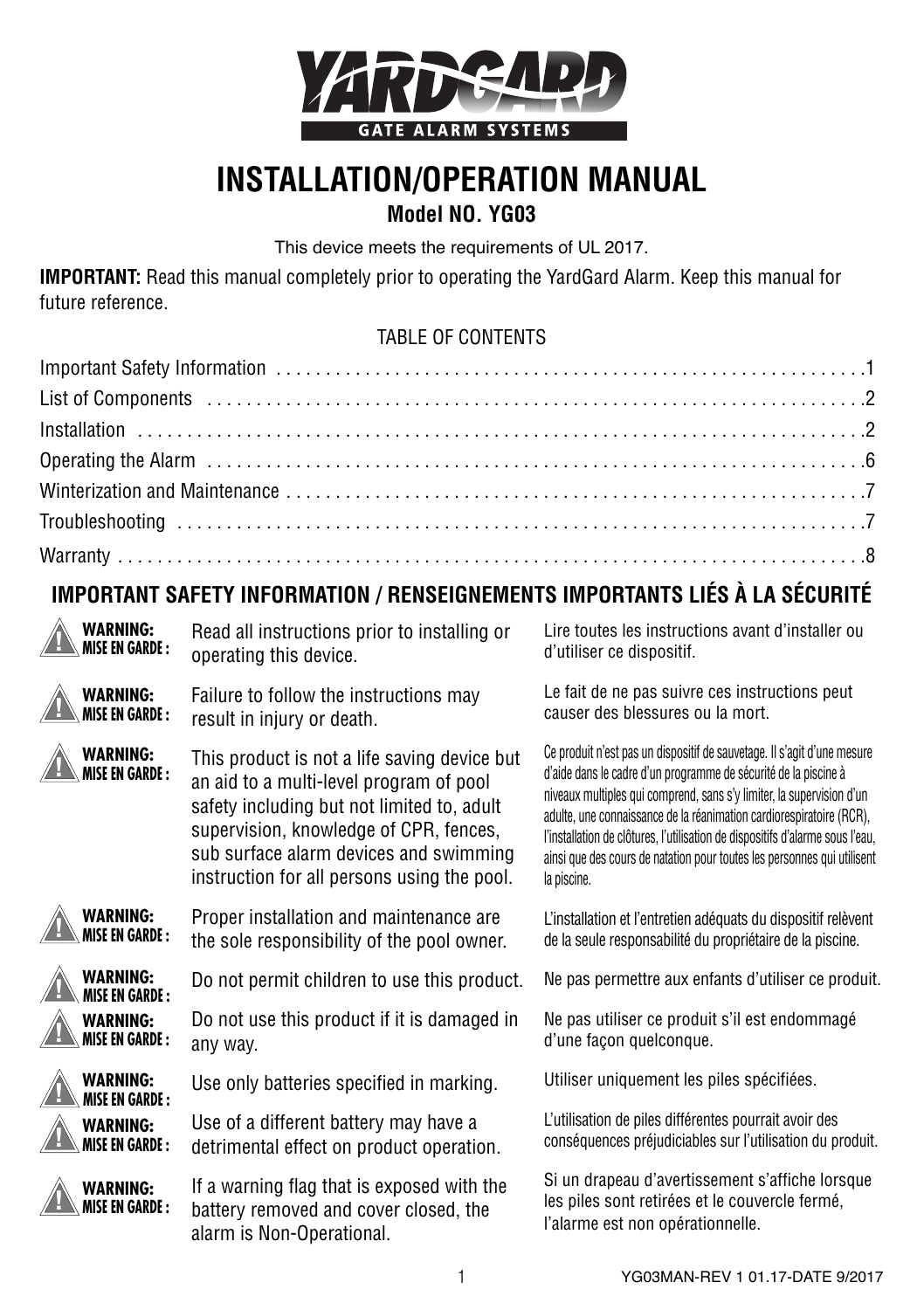| <b>IMPORTANT:</b> Participation in a safety instructional course such as CPR (especially for<br>children) is recommended.                                                |
|--------------------------------------------------------------------------------------------------------------------------------------------------------------------------|
| <b>IMPORTANT:</b> For children or persons that cannot swim, a Personal Floatation Device (PFD) is<br>recommended when entering the pool area.                            |
| <b>IMPORTANT:</b> Never leave children unattended near or in the pool.                                                                                                   |
| <b>IMPORTANT:</b> It is imperative to react quickly once the alarm has sounded.                                                                                          |
| <b>IMPORTANT:</b> Test the alarm thoroughly prior to use.                                                                                                                |
| <b>IMPORTANT:</b> Test the alarm weekly to ensure it is working properly.                                                                                                |
| <b>IMPORTANT:</b> Do not leave toys or objects floating in an unattended pool as this may invite<br>children to enter the pool.                                          |
| <b>IMPORTANT:</b> Keep the pool water clear so all objects on the bottom of the pool are visible.                                                                        |
| <b>IMPORTANT:</b> Layers of protection add to the security of the pool. A barrier fence should<br>always be used around a pool in conjunction with a gate or door alarm. |
| <b>IMPORTANT:</b> Subsurface alarms such as a PoolEye alarm adds a final layer of protection for<br>any unwanted entry into the pool.                                    |

**IMPORTANT:** Swimming instruction is recommended for those who cannot swim.

**IMPORTANT:** Install in accordance with requirements of NFPA 70.

| Item | <b>Description</b>                  |  |
|------|-------------------------------------|--|
| А    | Alarm With Siren, Bypass and Sensor |  |
| B    | <b>Mounting Bracket</b>             |  |
| C    | <b>Magnetic Contact</b>             |  |
| D    | Large Screws                        |  |
| F    | Small Screws                        |  |
| F    | <b>Metal Fence Spacers</b>          |  |
| G    | <b>Nylon Straps</b>                 |  |
|      | Foam Sticker Pad                    |  |
|      | <b>Plastic Caps</b>                 |  |

List of Components



### Installation

There are various installation applications for the YG03. It can be installed on a gate, door or window made of wood, vinyl, metal or glass. Below are the descriptions for the installation of the YG03.

### *Required Tools*

- Phillips Head Screwdriver (#1 and #2)
- Measuring Tape
- Rubber Band

YG03MAN-REV 1 01.17-DATE 9/2017 2

• Pencil

#### *Optional Tools*

- Battery Powered Drill
- 1/8" Drill Bit

#### *Other Required Items*

• (1) NEW: 9 VDC Battery (300 mA)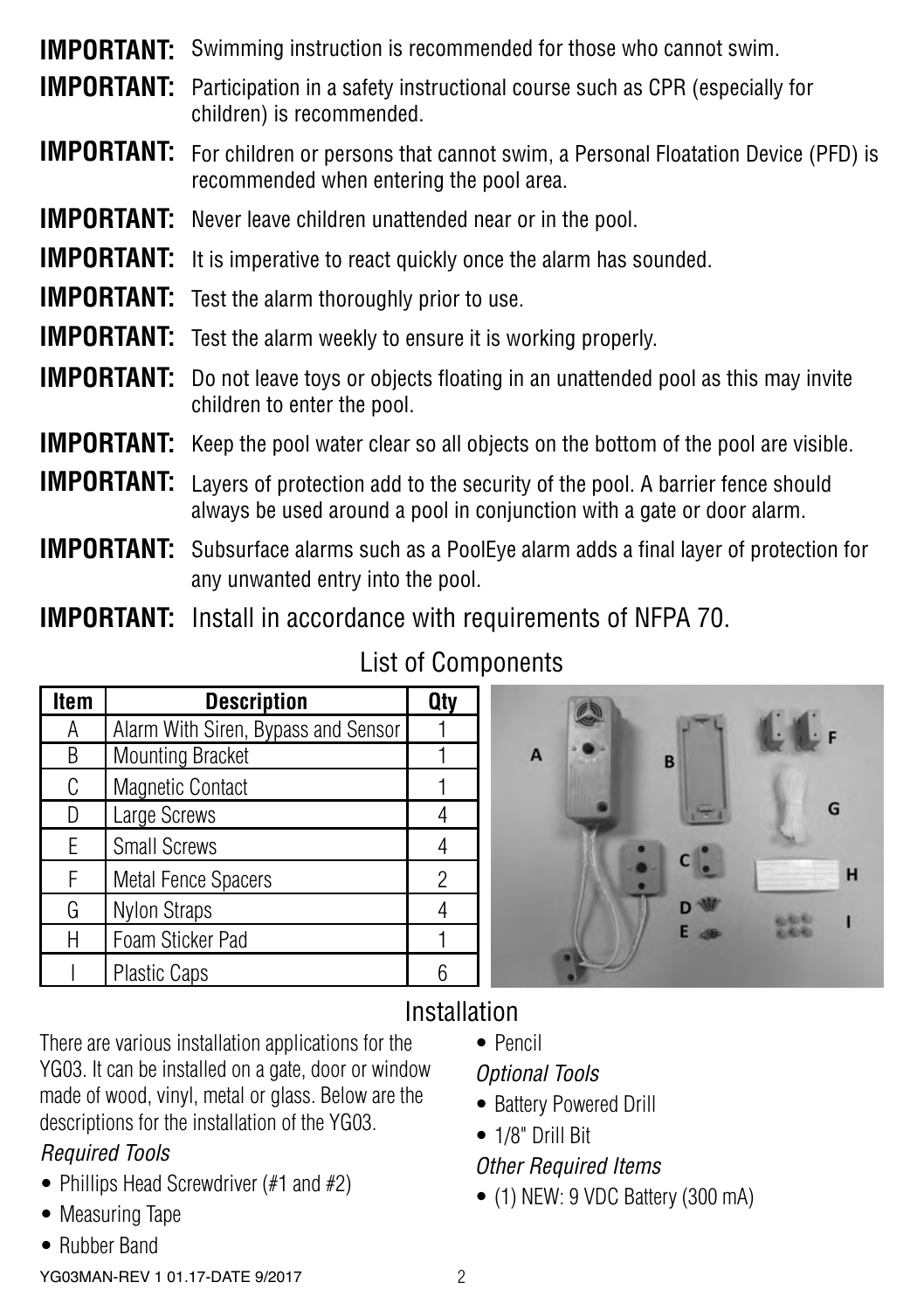## Installing the Battery and Initial Testing

1. Remove all contents of the YardGard from the packaging and inspect to ensure there is no damage to the product.

2. Slide the mounting plate from the back of the alarm and place to the side.

3. Using a rubber band, band the siren and the magnet together by aligning the dots on each component (FIG 2).

4. Remove the 4 screws from the back of the alarm to access the battery compartment (FIG 3).

5. Install a new 9VDC battery, ensuring the contacts of the battery are aligned with the proper contacts of the alarm (+/-). Place the battery over the ribbon and fold the excess over the top of the battery. DO NOT force the battery into position as it may not be in the

correct direction (FIG 4).

**NOTE:** If the alarm sounds, the siren and magnet may have separated. Align the two components and press the PASS/RESET button on the front of the alarm. 6. Test the alarm by pressing the TEST button on the bottom, right, front corner of the alarm. You will hear an audible siren when the button is pushed (FIG 5). **NOTE:** If no sound is heard, ensure the battery is new and is installed properly. Test the alarm again. If no sound is heard, call the manufacturer at 609-212- 0221 for assistance.

7. If the alarm passes this initial test, move to the section below that represents your type of installation.









FIG. 2 FIG. 3 FIG. 4 FIG. 5



# Installation for Vinyl, Wooden or Aluminum Gates

1. Identify the location where the alarm will be installed.

**IMPORTANT:** Ensure there is a space of 7" in height and 2.5" in width to accommodate the alarm and sensor at the installation location. Account for locking mechanisms or handles.

2. Using a measuring tape, measure a minimum of 54" from the ground on the stationary post opposite of the gate or door (Ex. fence post)(FIG 6).

3. Place the bottom of the mounting plate at or above the 54" mark and secure it to the post using 2 of the larger screws (FIG 7).

**NOTE:** If attaching to an aluminum fence/gate, predrilling a hole may be required. Use a 1/8" drill bit to make a pilot hole. Ensure the mounting plate is

level, mark the holes, remove the plate and drill the pilot holes.

4. Once the mounting plate is secured, place the alarm into the mounting plate and slide downward until an audible click is heard (FIG 8).

5. Mount the sensor under the alarm using 2 small screws (FIG 9).

**NOTE:** If attaching to an aluminum fence/gate, predrilling a hole may be required. Use a 1/8" drill bit to make a pilot hole. Ensure the sensor is level, mark the holes, remove the sensor and drill the pilot holes. 6. Place the magnet on the gate post/frame opposite of the sensor, ensuring the dots on the components are in-line. Attach using 2 small screws (FIG 10).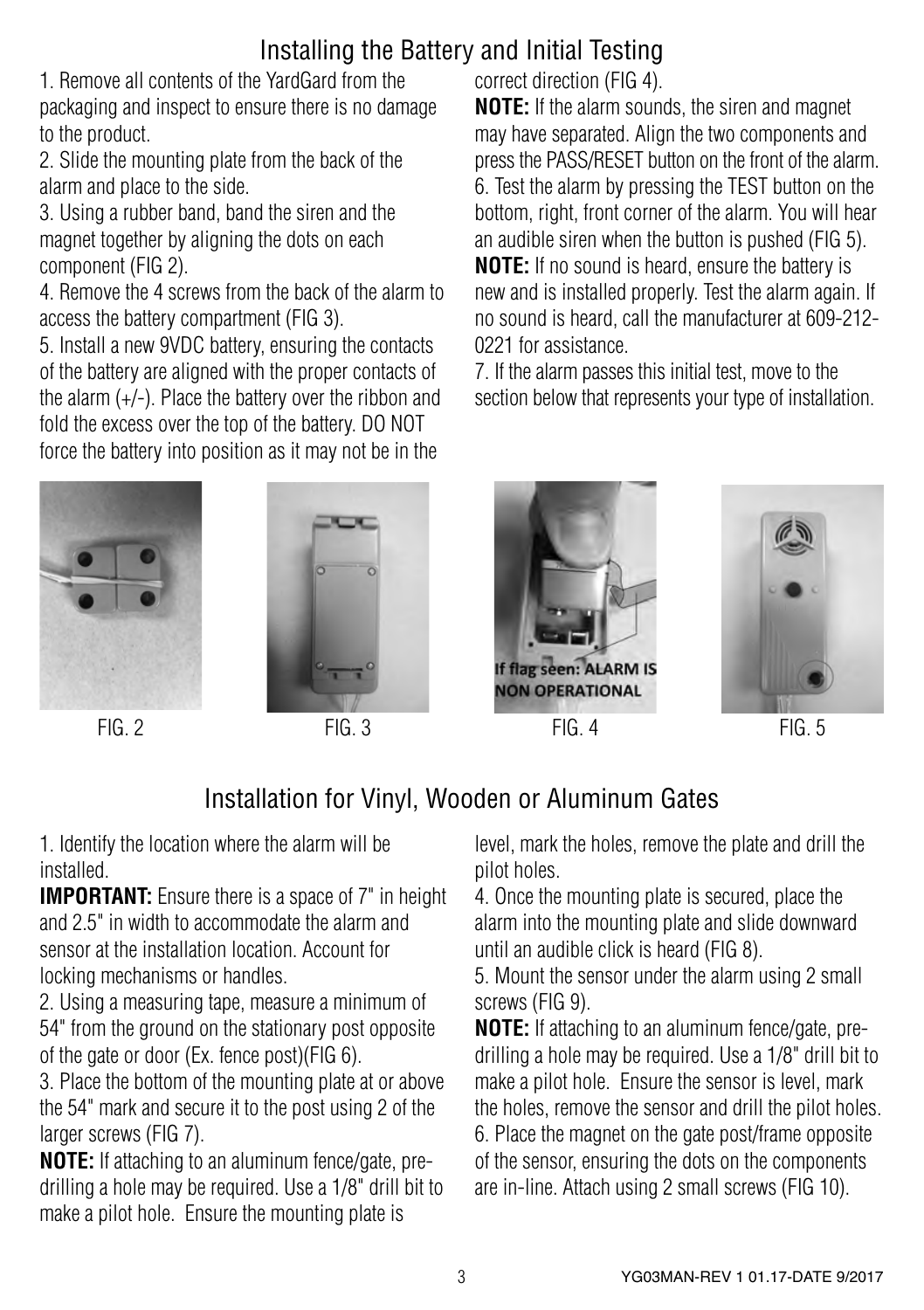**IMPORTANT:** The space between the magnet and sensor cannot be more that 0.75"

**NOTE:** If attaching to an aluminum fence/gate, predrilling a hole may be required. Use a 1/8" drill bit to make a pilot hole. Ensure the magnet is level, mark the holes, remove the magnet and drill the pilot holes.

7. Place the PASS/RESET pad attached to the main body alarm on the inside of the fence and attach to the post using 2 large screws (FIG 11).











FIG. 10 FIG. 11 FIG. 12

**NOTE**: If attaching to an aluminum fence/gate, predrilling a hole may be required. Use a 1/8" drill bit to make a pilot hole. Ensure the pad is level, mark the holes, remove the pad and drill the pilot holes. 8. Cover all screw holes using the provided plastic caps (FIG 12).

9. The alarm is now installed, move to the Operation Section of the manual.





FIG. 6 FIG. 7 FIG. 8

FIG. 9



### Installation for Metal or Chain Link Fencing

**NOTE:** The use of the plastic spacers is required to ensure the alarm works properly.

1. Identify the location where the alarm will be installed.

**IMPORTANT:** Ensure there is a space of 7" in height and 2.5" in width to accommodate the alarm and sensor at the installation location. Account for locking mechanisms or handles.

2. Using a measuring tape, measure a minimum of 54" from the ground on the stationary post opposite

of the gate or door (Ex. fence post) (FIG 6). 3. Place the bottom of the mounting plate at or above the 54" mark and secure it to the post using nylon straps (FIG 13).

4. Once the mounting plate is secured, place the alarm in the mounting plate and slide downward until an audible click is heard (FIG 8).

5. Attach the sensor to the plastic spacer by using 2 small screws (FIG 14).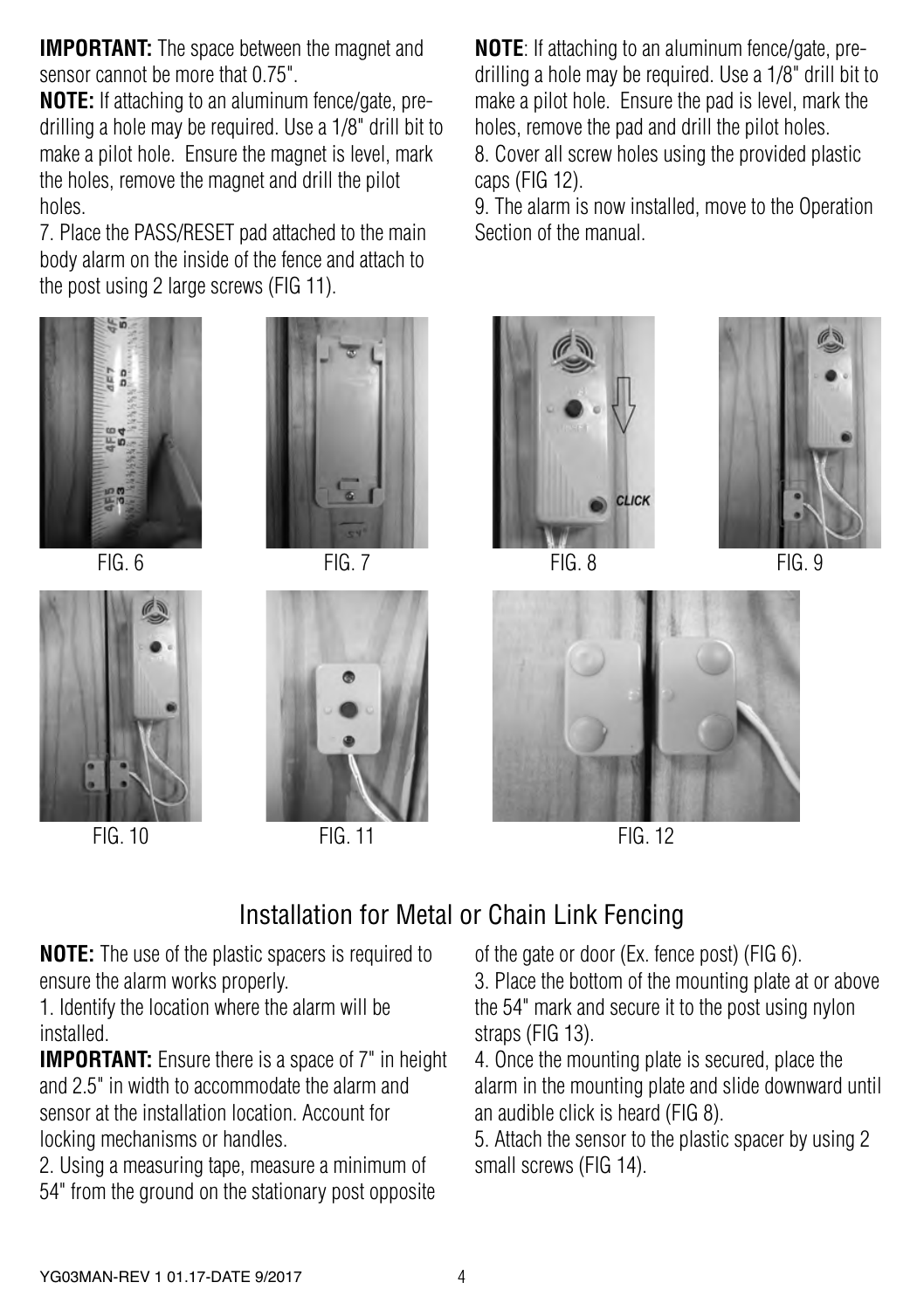6. Attached the sensor to the post, under the alarm body by using nylon straps (FIG 15).

7. Attached the magnet to the plastic spacer by using 2 small screws.

8. Place the magnet on the gate post/frame opposite of the sensor, ensuring the dots on the components are in-line. Attach using nylon straps.

**IMPORTANT:** The space between the magnet and sensor cannot be more that 0.75"





FIG. 13 FIG. 14 FIG. 15

9. Place the PASS/RESET pad attached to the main body alarm on the inside of the fence and attach using adhesive pads (FIG 11).

10. Cover all screw holes using the provided plastic caps (FIG 12).

11. The alarm is now installed, move to the Operation Section of the manual.



### Installation for Doors and Windows (On Casing or Wall)

1. Identify the location where the alarm will be installed.

**IMPORTANT:** Ensure there is a space of 7" in height and 2.5" in width to accommodate the alarm and sensor at the installation location. Account for locking mechanisms or handles.

2. Using a measuring tape, measure a minimum of 54" from the ground on the stationary point opposite of the window or door (Ex. molding or casing) (FIG 6).

3. Place the bottom of the mounting plate at or above the 54" mark and secure it to the casing using 2 of the larger screws or adhesive pads.

4. Once the mounting plate is secured, place the alarm into the mounting plate and slide downward until an audible click is heard (FIG 8).

5. Mount the sensor under the alarm using 2 small screws or pads.

6. Place the magnet on the door or window frame opposite of the sensor, ensuring the dots on the components are in-line. Attach using 2 small screws or foam adhesive\* (FIG 10).

**IMPORTANT:** The space between the magnet and sensor cannot be more that 0.75". The magnet and sensor can be placed at a 90 degree angle from each other to accommodate a window or slider installation.

\*Foam adhesive pad can be used for installation on glass.

7. Place the PASS/RESET pad attached to the main body alarm on the outside of the door and attach to the casing using 2 large screws or pads (FIG 11).

**NOTE:** Accommodations for door framing may have to be made. If installing on a window, the

PASS/RESET pad can be mounted inside next to the alarm body.

8. Cover all screw holes using the provided plastic caps (FIG 12).

9. The alarm is now installed, move to the Operation Section of the manual.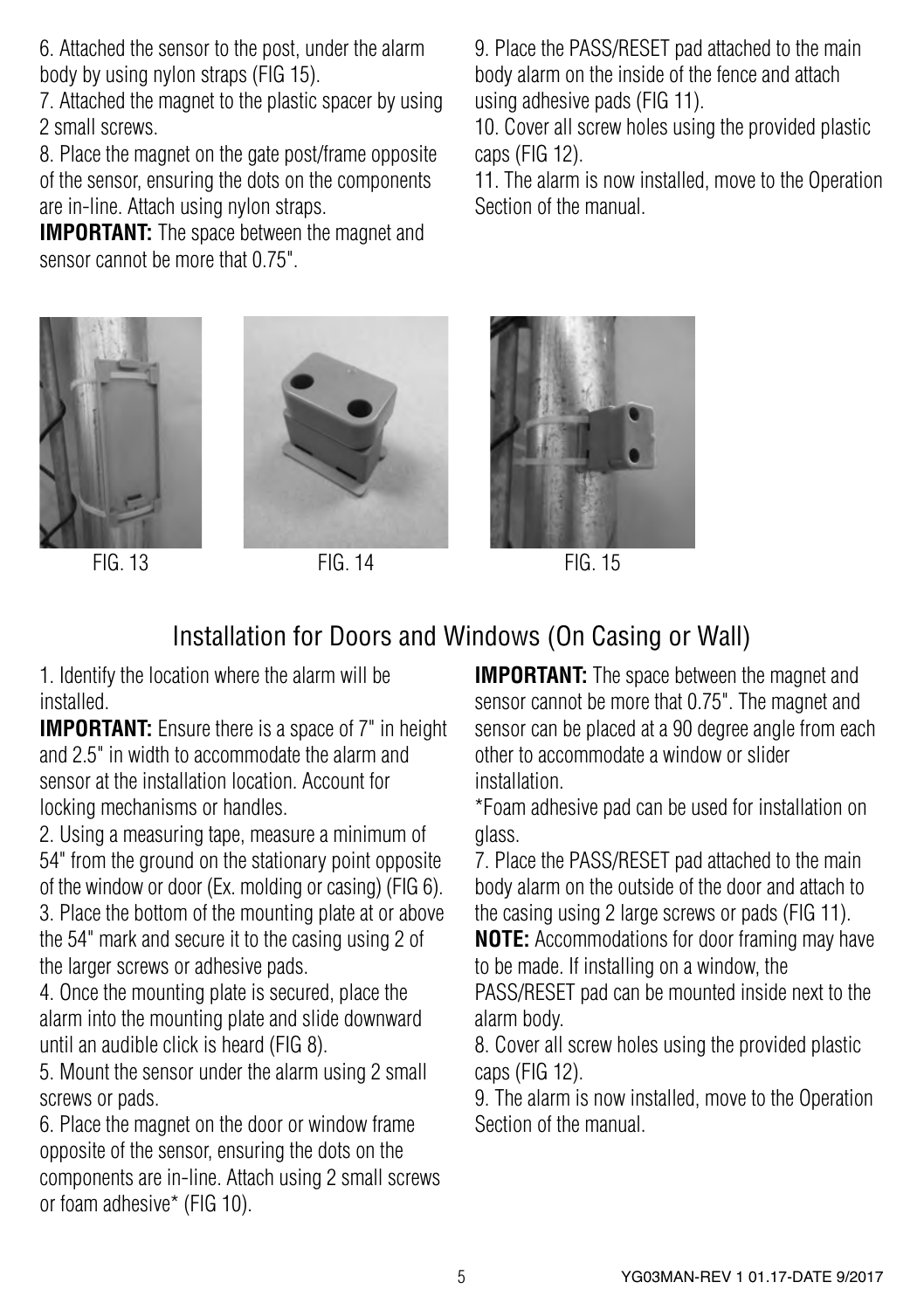## OPERATING THE ALARM

**WARNING:** The alarm needs to be thoroughly tested prior to being used as a safety aid. Failure to do so may result in injury or death. If the alarm does not pass the test, please first look at the troubleshooting in the test section or in the Troubleshooting Guide. If failure continues, please contact the manufacturer at 609-212-0221 for assistance.

#### *Testing the Alarm*

Test the siren by pressing the TEST button on the bottom, right, front corner of the alarm (FIG 5). Pass: The alarm will give off a loud audible siren when the button is pushed.

Failure 1: No sound is heard. Ensure the battery is new and is installed properly. Test the alarm again. Failure 2: Low audible sound with clicking noise. Ensure the battery is new and is installed properly. Test the alarm again.

#### *Bypassing the Alarm to Enter*

1. Press the PASS/RESET button on either the front of the alarm or by using the attached PASS/RESET

### *Silencing the Alarm*

**IMPORTANT:** When the alarm sounds, go to the alarm immediately and inspect why the alarm has sounded. Ensure the area and all persons are safe. Contact emergency personnel when necessary. When the alarm sounds, the siren will be loud and continuous. If the alarm is not properly set in the ready state, the siren will continue to signal the alarm.

1. Inspect the area to ensure it is safe and there is no presence of danger for anyone in the area, especially children or those that cannot swim.

### *Features of the Alarm*

Immediate Alarm Signaling - The YardGard is always in the ready or ON position. If the alarm is not temporarily bypassed by pressing the PASS/RESET button, the alarm will immediately signal that unwanted entry has been made.

pad (FIG 16).

- 2. Open the door/gate/window.
- 3. Close the door/gate/window within 15 seconds.

The alarm will start to beep (4 individual beeps and then 3 series of multiple beeps). The alarm provides 15 seconds for the user to pass through the entry way. The series of multiple beeps informs the user that the alarm is about to sound.

If the door/gate/window is not closed within 15 seconds, the alarm will sound.



FIG. 16

2. Close the door/gate/window so that the magnet and the sensor are aligned properly.

- 3. Press either of the PASS/RESET buttons (FIG 17).
- 4. The alarm will be silenced.



FIG. 17

4 Minute Auto Reset - The alarm will automatically reset if the entry way is opened and then closed. The siren will sound for 4 minutes continuously if the entry point is opened and then closed without the PASS/ENTRY button being pushed. If the entry point is not closed properly, the alarm will continue to sound.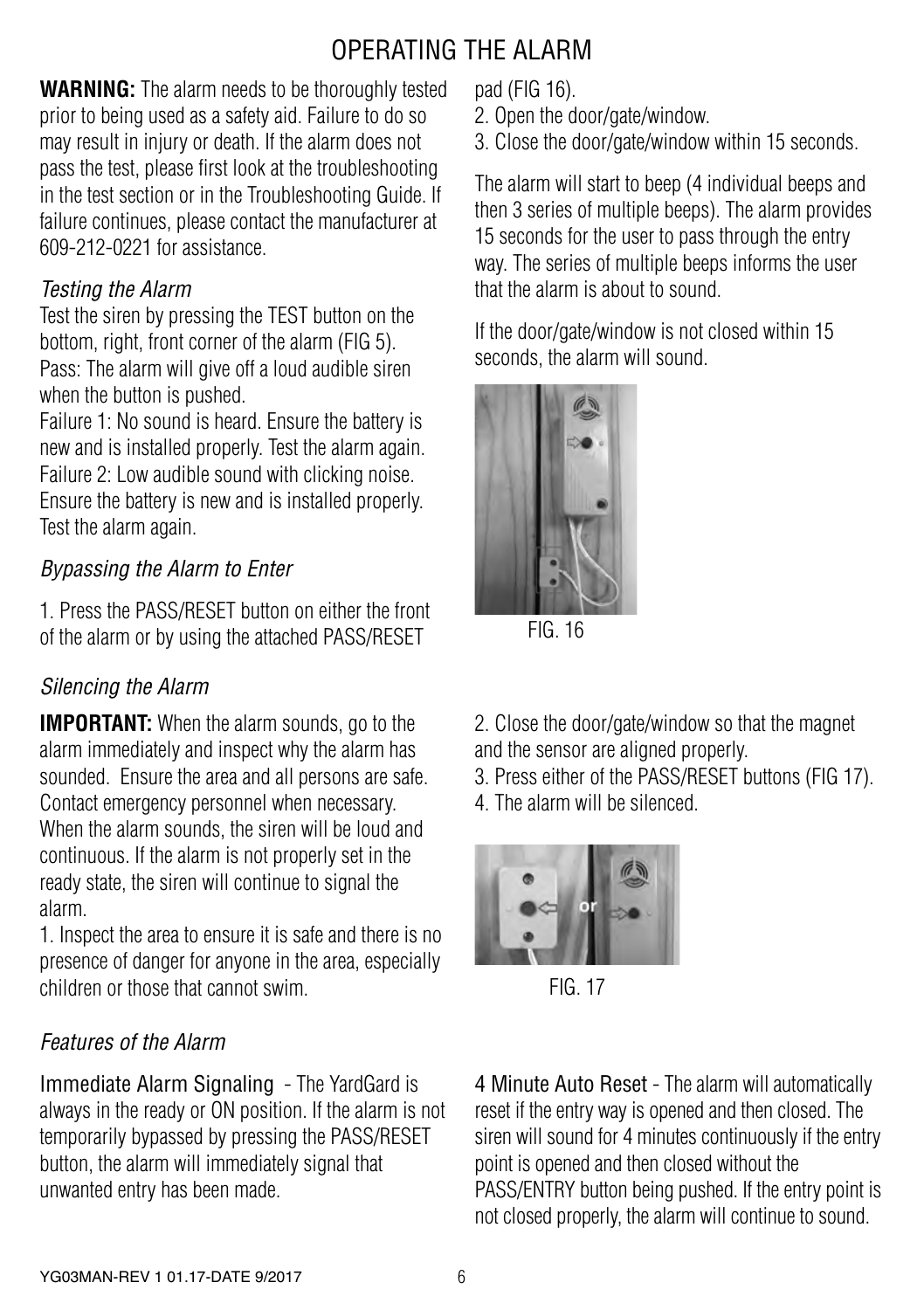Low Battery Indicator - When the battery is low, the alarm will beep once every 30 seconds to signal to the user that the battery needs to be changed. When the battery gets to a critical point, the test button will provide a lower, audibly different sound. Testing the alarm weekly is required to ensure the battery is running the alarm properly.

Alarm Non-Operational - The battery terminal is

### WINTERIZATION AND MAINTENANCE

The alarm is manufactured to work in outdoor conditions. If the alarm is being used outdoors as protection for a swimming pool, it can be stored indoors during the winter months only if the swimming pool is properly closed with a safety cover and the access point is permanently locked and meets height and spacing requirements for the region in which it is being used. For long term storage, it is good practice to remove the battery.

The battery should be replaced at a minimum, once per year. However, the battery should be tested frequently (once/week) by using the TEST button on the alarm to ensure it will properly warn the user if/when unwanted entry is made to the pool area.

| <b>Symptom</b>                       | <b>Possible Solution(s)</b>                                                                                                                                                                                                          |
|--------------------------------------|--------------------------------------------------------------------------------------------------------------------------------------------------------------------------------------------------------------------------------------|
| Alarm continuously<br>sounding       | 1. Ensure the distance between the sensor and the magnet are no more that 0.75".                                                                                                                                                     |
|                                      | 2. Ensure the gate or door is fully closed and then press the PASS/RESET button.                                                                                                                                                     |
|                                      | 3. If the alarm is beeping once every 30 seconds, change the battery.                                                                                                                                                                |
| Alarm not sounding                   | 1. Ensure the battery is installed properly.                                                                                                                                                                                         |
|                                      | 2. Battery may be low, replace the battery.                                                                                                                                                                                          |
| Alarm rapidly<br>beeping or clicking | 1. When the alarm PASS/RESET button is pressed and the door is opened, the alarm<br>will provide 15 seconds to pass through the entry point. Audible warning beeps in<br>rapid succession will encourage the user to close the door. |
|                                      | 2. If a rapid clicking noise is heard, this may be an indication that the battery is<br>critically low. Change the battery and test the alarm.                                                                                       |
| Alarm cannot be<br>turned off        | 1. The alarm is designed to be activated at all times. If a door is left in the open<br>position, the alarm will sound continuously until the door is closed and the RESET<br>button is pressed.                                     |
|                                      | 2. Ensure the distance between the sensor and the magnet is no more that 0.75".                                                                                                                                                      |
|                                      | 3. If the wire to the sensor is cut or damaged, the anti-tamper mechanism will trigger<br>the siren. The battery will need to be removed to silence the alarm. Contact the<br>manufacturer if the alarm is damaged in any way.       |

### TROUBLESHOOTING

equipped with a red flag that signals to the user that the battery is not installed. When the battery is removed from the alarm, the flag should be left exposed to warn others that the alarm is nonoperational.

Anti-Tampering - If the wire to the sensor is cut, the alarm will continuously sound until the battery is removed from the alarm.